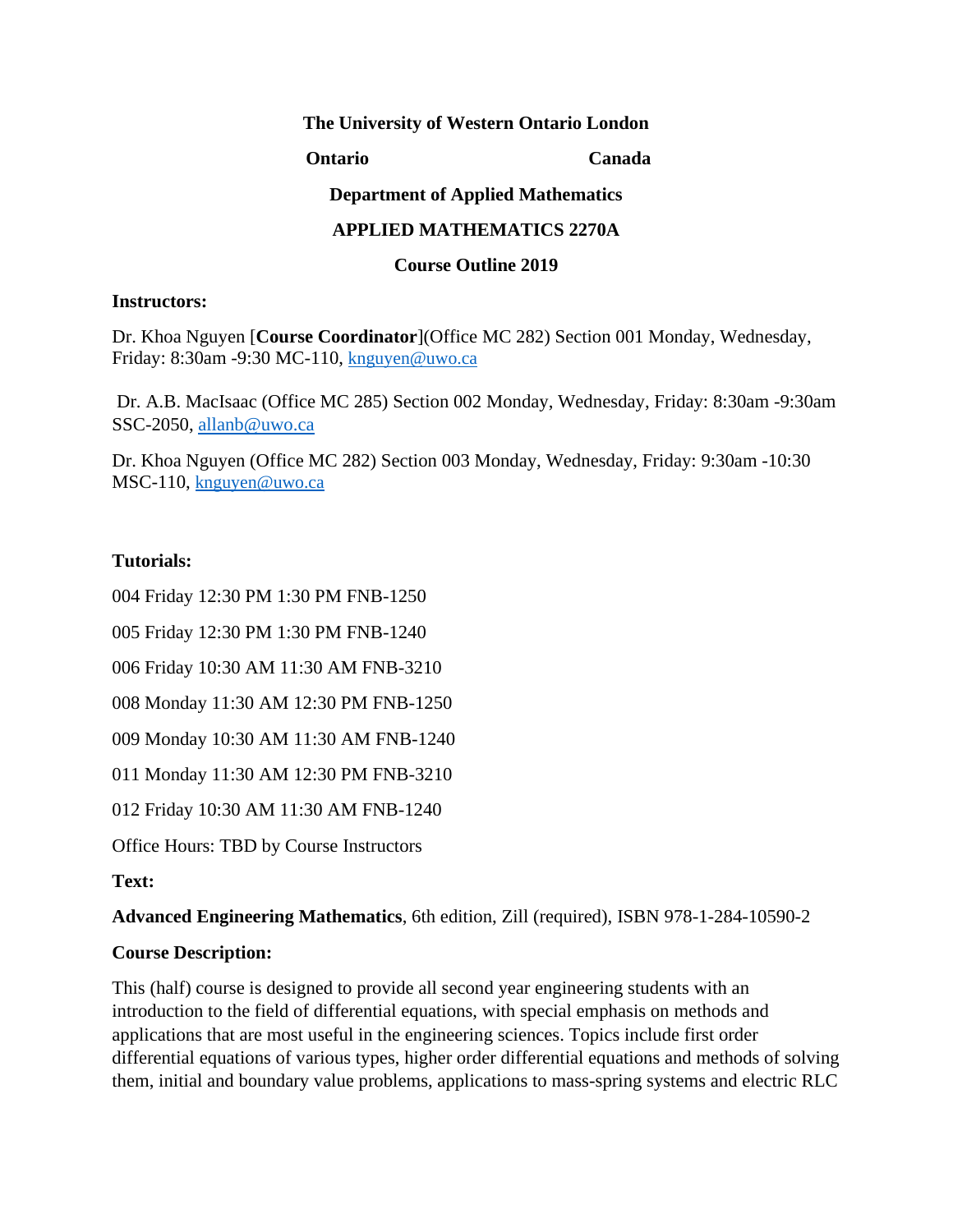circuits, Laplace transform and its use for solving differential equations, systems of linear differential equations, orthogonal functions and Fourier series.

## **Learning Outcomes**

By the end of the course the student will be able to

- Solve first order linear and non-linear differential equations.
- Solve second order or higher order linear differential equations.
- Solve linear order differential equations with constant coefficients with initial condition(s) by using Laplace transform.
- Construct a physical/engineering problem in the language of differential equations and solve it.
- Solve a system of differential equations by using Laplace transform.
- Define orthogonal functions and compute their inner product.
- Express a periodic function by using Fourier series.

## **Method of Evaluation:**

45% quizzes Q1: Sept 30th and Oct 4th Q2: Oct 28th and Nov 1st Q3: Nov 25th and 29th (50 minutes each during Tutorial Sessions. Multiple Choice and Long Answer)

55% Final Exam (TBD) (3 hours Multiple Choice and Long Answer)

## **Attendance:**

Attendance is not mandatory but highly recommended. All material in the lecture up to the end of the course can be considered testable. In addition, extra material covered in lectures can be tested in quizzes, tests and exams.

## **Missing Quizzes or Exams:**

Missing an exam or quiz will result a grade of zero for that exam or quiz except when permission is granted from Engineering Student Services. If permission is granted, a prorated mark will be assigned based on the overall performance. There will be no make up for quizzes.

# **Registration in Tutorials:**

Quizzes will be written during Tutorial session. Students will not receive credit for writing quizzes in tutorial sections in which they are not registered.

# **Addendum to all Applied Mathematics Course Outlines:**

If you are unable to meet a course requirement due to illness or other serious circumstances, you must provide valid medical or supporting documentation to the Academic Counselling Office of your home faculty as soon as possible. If you are a Science student, the Academic Counselling Office of the Faculty of Science is located in NCB 280, and can be contacted at